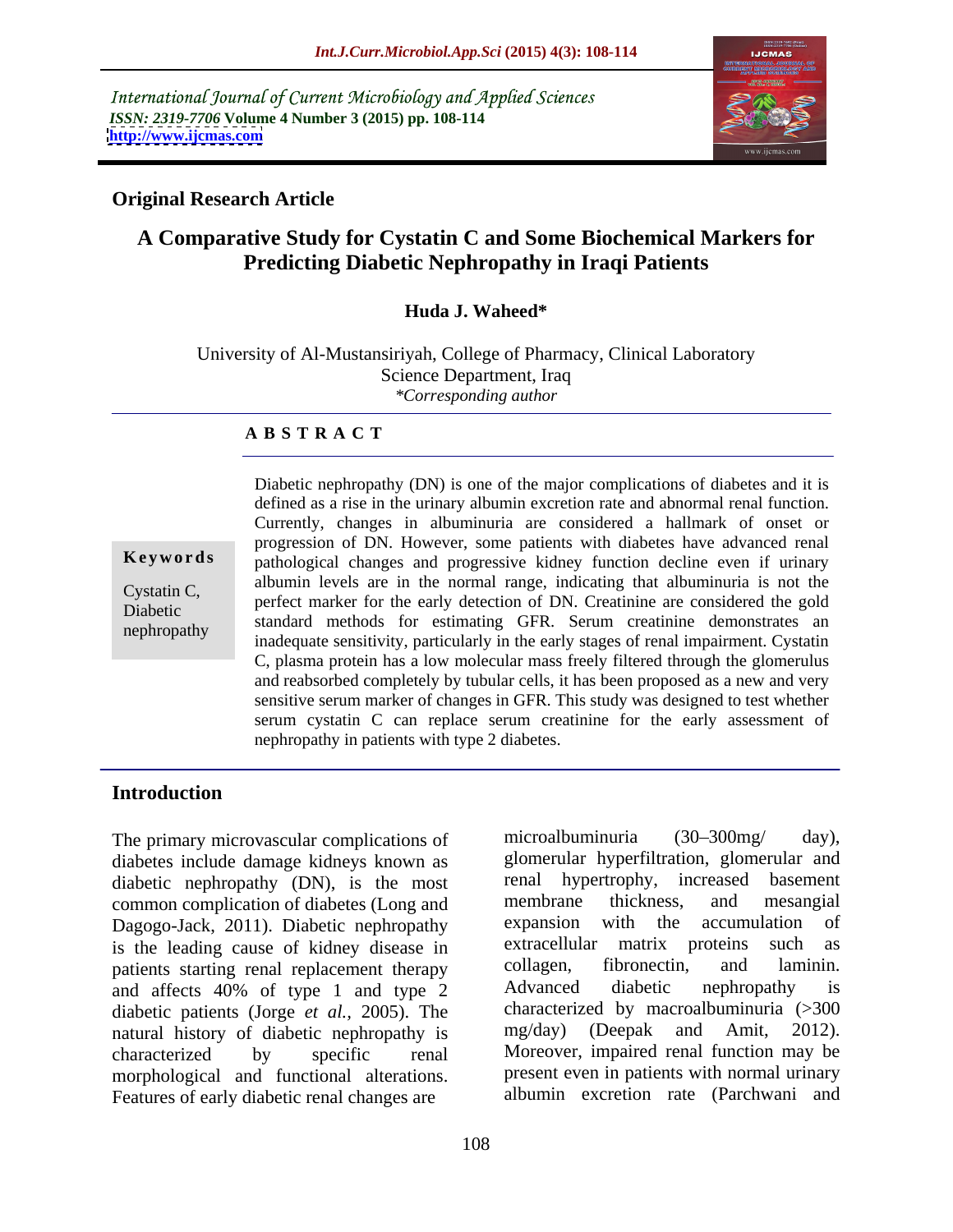Upadhyah, 2012). The best procedures for asthma or medications (warfarin, measurement depend on the remove 51Cr-<br>vitamins, tramadol, simvastatin) that

super family of cysteine protease inhibitors. mg/d), 14 pateints micro-albuminuria It is the reversible competitive inhibitor of C1 cysteine proteases (Ochieng and 300 mg/d), and macro-albuminuria proteolysis and modulation of the immune being freely filtered in the glomerulus, it is is fully degraded locally (Naghavi, 2010). almost completely via glomerular filtration. cystatin C is reabsorbed and metabolized by the proximal tubular epithelial cells and is (Cosabio, China), insulin (Demedetec

A total of 44 patients were recruited from out-patient clinic of the National Centre for presented as sample size (n), mean ± Diabetes Treatment and Research in standard deviation (SD), and standard error Baghdad. Patients with concurrent acute of mean (SEM). The statistical significance illnesses, malignancy, and active between the groups was analyzed by study timmunological diseases; medical history of clinical cardiovascular disease; medical parameters considering P-value < 0.05 as history included the diseases – hypertension, significant. All statistical significance were rheumatoid arthritis, anemia, bronchial

glomerular filtration rate (GFR) EDTA or iohexol, and there are impractical interfered with HbA1c % measurements, in clinical settings and for larger research and smoking history were excluded from the studies. study. In this study selected 3 groups: (20) Cystatin C (CysC) belongs to the cystatin excretion in urine persistently lower than 30 Chaudhuri, 2010). It is unique among all (persistent albumin excretion greater than known cystatins that is produced at a 300 mg/d). Each group consisted of 10 men constant rate by nucleated cells (Wagner, 2008) Cystatin <sup>C</sup> is <sup>a</sup> small <sup>13</sup> kD protein, which fulfills all the basic requirements for individuals matched for age and sex with the an endogenous filtration marker (Tanaka *et*  patients were included in the study as a *al.,* 2007). Cystatin C has multiple biologic control group. The controls were taken from functions including controlling extracellular relatives of diabetic patients attending the system. Its utility in estimating kidney Research in Baghdad who did not have any function derives from the fact that after diagnosed disease or symptoms. All of the then absorbed in the kidney tubules where it consent. The anthropometric measurements The production rate of cystatin C is Biochemical testing included plasma fasting remarkably constant over the entire lifetime blood glucose, serum uric acid, blood urea, and elimination from the circulation is serum creatinin. Glycated hemoglobin In the absence of significant tubular damage, and fasting serum lipoprotein (high density not returned to the circulation (Wagner, Company, Germany) were detected by enzyme-linked immunosorbent (ELISA) and **Materials and Methods** simultaneously in all subjects. asthma or medications (warfarin, acetylsalicylic acid, alpha-methyldopa, vitamins, tramadol, simvastatin) that patients with normal-albuminuria (albumin mg/d), 14 pateints micro-albuminuria (albumin excretion between 30 mg/d and 300 mg/d), and macro-albuminuria and 10 women matched for age with those of the other groups. Twenty healthy National Centre for Diabetes Treatment and participants provided written informed and blood pressure were recorded. HbA1c %, fasting serum lipid (triglycerides) lipoprotein) were done. Serum cystatin C (Cosabio, China), insulin (Demedetec Company, Germany) were detected by enzyme-linked immunosorbent (ELISA) and relevant clinical features were collected

> **Statistical analysis**: The results were test and correlation test between various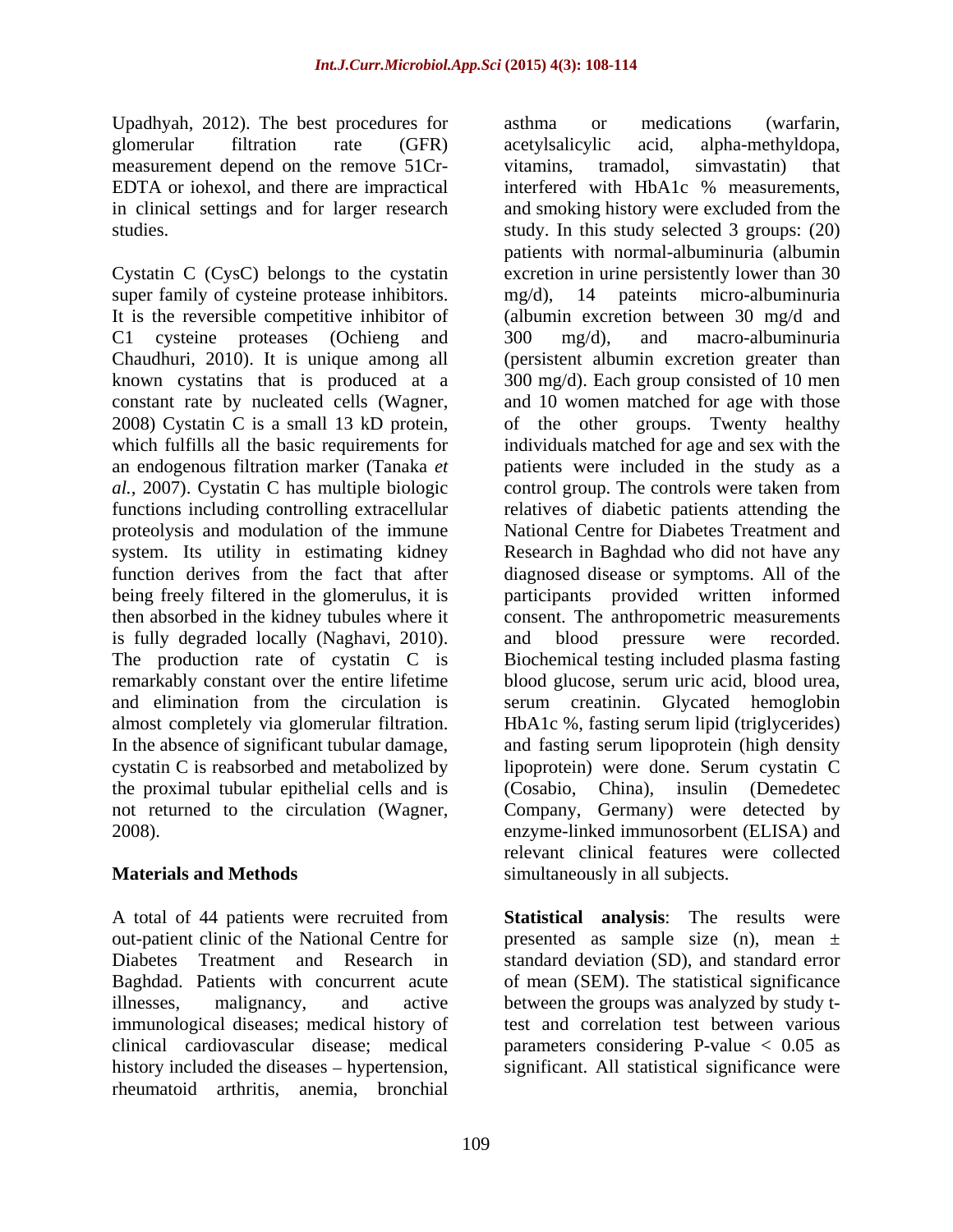done using The Statistical Analysis System- SAS (2012). compared to controls  $(8.58 \pm 0.63 \,\mu\text{I U/ml})$ .

of diabetic groups and control groups, there is a significant a significant difference ( $P \leq$ 0.05) in WHR in diabetic patients with normal-albuminurea as compared to other

Table 2 showed that there was highly significant elevation in the baseline value of Cystatin C in diabetic groups micro normal-albuminurea diabetic patients as compared with control group ( $p < 0.0001$ ).

Serum creatinin level was found to be higher in diabetic patients groups compared with the control groups  $(P < 0.0001)$  as shown in

The mean serum cystatin C for diabetics nephropathy (Micro and Macro- (P<0.05), as shown in table 5. albuminurea)  $(2.61 \pm 0.20$ mg/L) which significantly higher than that both diabetic patient without completions  $(1.13 \pm$ 0.11mg/L) and healthy control mean (0.810  $\pm$  0.03mg/L) (using ANOVA test) (Table 3).

Cystatin C was more sensitive than serum albuminurea (68.95% and 61.33% respectively), Normal-albuminurea (59.62% and 55.31% respectively) while in control group serum creatinine appear more sensitive then cystatin C (47.60% and 42.64%, respectively), as shown in table 4.

The mean of insulin serum level was highly significantly increased in diabetic patients groups (Micro-albuminurea =  $25.83 \pm 2.04$ , (ESRD). In the U.S., diabetic nephropathy<br>Macro-albuminurea =  $22.18 + 1.82$  and accounts for about 40% of new cases of Macro-albuminurea =  $22.18 \pm 1.82$  and

**Result and Discussion** in HOMA mean values between studied Table 1 showed the clinical characteristics significant difference (P<0.001) in both Normal-albuminurea =  $17.54 \pm 1.92$  as compared to controls  $(8.58 \pm 0.63 \,\mu\text{IU/ml})$ .<br>There was a significant difference  $(P<0.001)$ groups (using ANOVA test). There was a plasma glucose and HOMA between diabetic patients groups and control group (Table 5).

study groups. Lipid profile of the diabetic patients groups albuminurea, macro-albuminurea and albuminurea, respectively) while in diabetic and control are summarized in table 5. A high level of cholestrol  $(206.14 \pm 9.07)$  and  $218.67 \pm 12.75$ ) was observed in both DN cases (Micro-albuminurea and Macro patients normal-albuminurae  $(168.93 \pm 3.14)$ and in healthy control group  $(179.10 \pm$ 2.67).

table 2. studied groups as well as the mean of HDL Triglyceride was found to be significantly higher (p<0.0001) when compare between was significantly difference between diabetic patient groups and in control (P<0.05), as shown in table 5.

criatinine in the Micro-albuminurea (76.26% of uric acid when compared between all and 72.08%, respactivly), Macro- study groups as shown in table 7 [using The mean serum level of uric acid slightly increase in the Micro-albuminurea group  $(7.37 \pm 0.34 \text{ mg/dl})$  when compared to that found in the Macro-albuminurea group (7.20  $\pm$  0.32 mg/dl) but the difference was a significant difference (P<0.001) in the mean ANOVA test].

> Blood urea is a part of kidney function test, its levels were significantly  $(p<0.0001)$ higher in micro-albuminurae patients when compared with other study groups.

Diabetes has become the most common single cause of end stage renal disease (ESRD). In the U.S., diabetic nephropathy accounts for about 40% of new cases of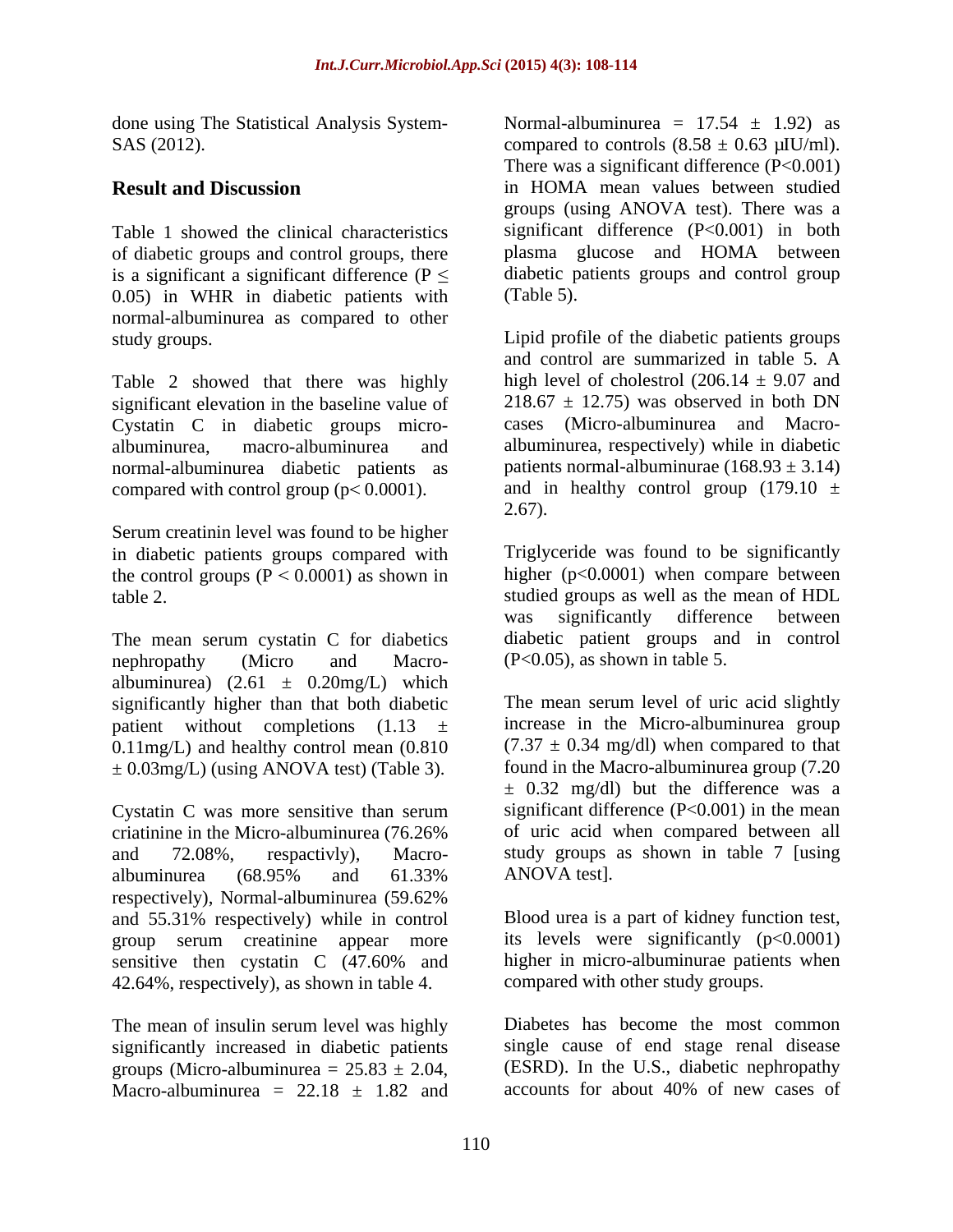ESRD. Assessment and follow up of early present study confirmed that cystain C could renal dysfunction is important in diabetic nephropathy. Cystatin C concentration has been proposed as an endogenous marker of patients. In the current study, the mean GFR superior to creatinine (Shima *et al.*, serum cystatin C level showed a statistically 2011). The routine classical evaluation of significant increase in micro-albuminurea diabetic nephropathy includes appearance of when compared to other groups (Table 2), microalbuminuria, decreased creatinine such finding is in agreement with other clearance and increased serum creatinine study (Jeon *et al.,* 2011). Recent studies (Yun Kyung Jeon *et al.,* 2011). But, it has have mainly focused on tubular damage, been reported that a decline in the renal function of patients with diabetes was not kidney injury in patients with diabetic always accompanied by an increased ACR nephropathy (Nielsen, 2010; Nauta, 2011; (Tsalamandris *et al.,* 1994). About 20%- 30% of patients with type 2 diabetes, 2011; Macisaac, 2011). Other studies accompanied by renal insufficiency showed suggested that several tubular markers normal-albuminuria (Rigalleau *et al.,* 2007). increase more in diabetic patients than in To overcome these limitations, many healthy controls, and this correlated with the clinicians additionally used creatinine in severity of albuminuria (Abeer *et al.,* 2014). evaluating such patients. However, serum Serum cystatin C is the most valid marker to creatinine also depends on creatinine production, extrarenal elimination and creatinine, and to predict progression of tubular handling (Shima *et al.,* 2011). renal dysfunction (Mohammad Mahdi Moreover, tubular involvement may precede Sagheb *et al.*, 2014). glomerular involvement because several tubular proteins and enzymes are detectable The present study showed that cystatin C even before the appearance of was a good marker of impaired renal microalbuminuria and a rise in serum function and its more sensitive marker in creatinine (Uslu *et al.,* 2005). Therefore, most study groups when compared with other biomarkers for estimation of renal creatinine. Cystatin C had a good correlation function have been searched for and one of them was cystatin C (Choe *et al.,* 2010). The

be one of the additional tubular factors which represent kidney state of diabetic which is known to correlate with acute Jeon, 2011; Kim, 2012; Fu, 2012; Vaidya, 2011; Macisaac, 2011). Other studies estimate the GFR, rather than serum Sagheb *et al.,* 2014).

with creatinine.

|                                                             |                  |                                   | $Mean \pm SD$                     |                     |           |         |
|-------------------------------------------------------------|------------------|-----------------------------------|-----------------------------------|---------------------|-----------|---------|
| Parameters                                                  |                  |                                   |                                   |                     | LSD value | P-value |
|                                                             | Microalbu        | Macroalbum Normal-                |                                   | Control             |           |         |
|                                                             | minurea          | inurea                            | albuminurea                       |                     |           |         |
|                                                             | $58.21 \pm 5.91$ | $58.4 \pm 7.77$                   | $59.4 \pm 5.22$                   | $\cdot$ :254.7±7.04 | 5.189NS   | 0.0943  |
| BMI                                                         | $33.16 \pm$      |                                   | $31.78 \pm 0.66$ 31.32 $\pm$ 0.89 | $31.91 \pm 0.58$    | 1.89 NS   | 0.296   |
| $(Kg/m^2)$                                                  | 0.43             |                                   |                                   |                     |           |         |
| WHR                                                         | $0.927 \pm$      | $0.920 \pm 0.01$ $0.876 \pm 0.01$ |                                   | $0.913 \pm 0.01$    | $0.032*$  | 0.020   |
|                                                             |                  |                                   |                                   |                     |           |         |
| * (P $\leq$ 0.05), ** (P $\leq$ 0.01), NS: Non-significant. |                  |                                   |                                   |                     |           |         |

**Table.1** Characteristics of patients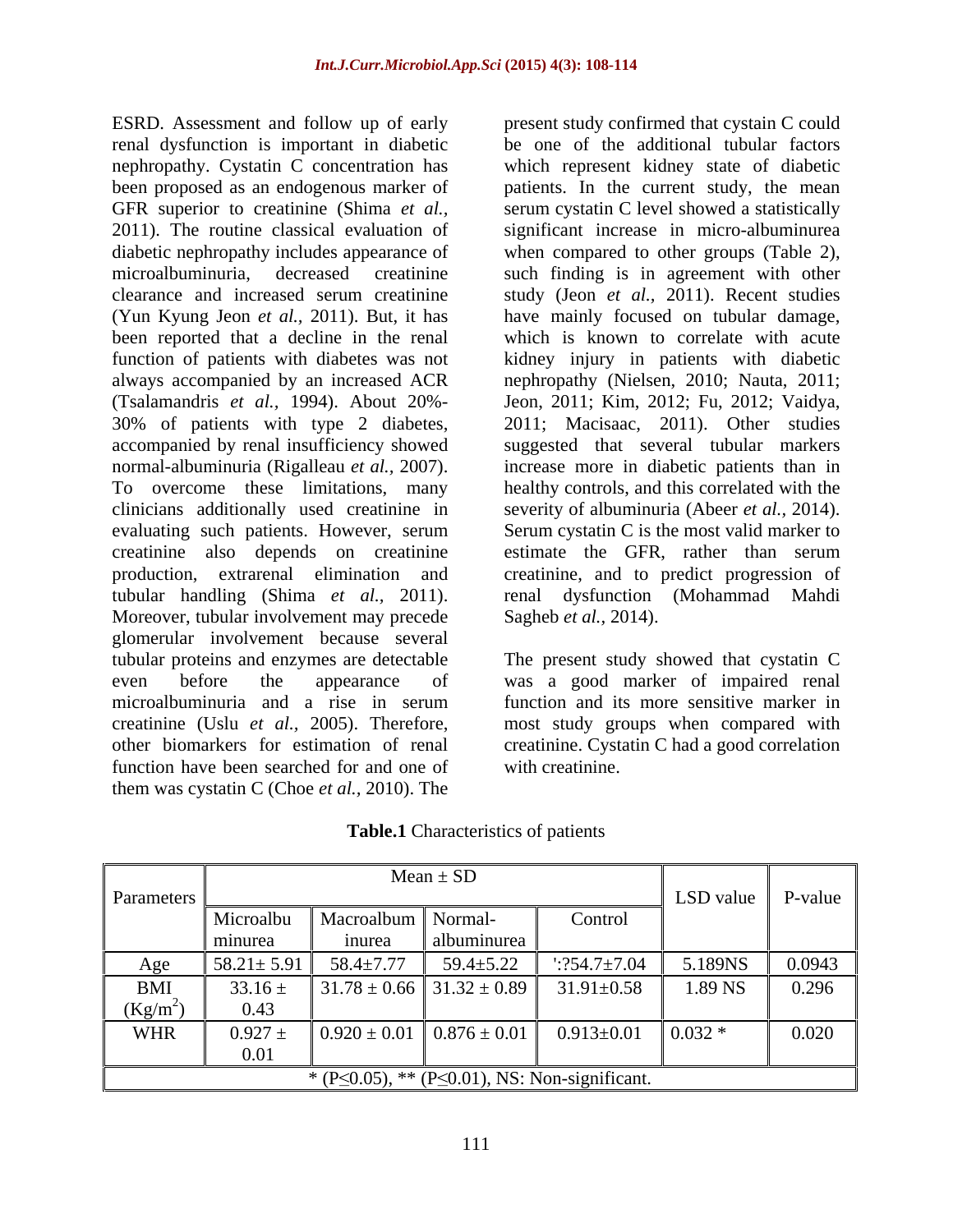### *Int.J.Curr.Microbiol.App.Sci* **(2015) 4(3): 108-114**

|         |                                                            |         | Mean±SD   Microalbu   Macroalbu   normalalbu   Control |                                                                                                                 | LSD   | P value |
|---------|------------------------------------------------------------|---------|--------------------------------------------------------|-----------------------------------------------------------------------------------------------------------------|-------|---------|
| (Range) | minurea                                                    | minurea | minurea                                                |                                                                                                                 | value |         |
|         | Cystatin C $\Big  3.24 \pm 0.28 \Big  2.03 \pm 0.19 \Big $ |         | $1.13 \pm 0.11$                                        | $\vert 0.810 \pm 0.03 \vert 0.461 \ast \ast$                                                                    |       | 0.0001  |
| (mg/L)  |                                                            |         |                                                        |                                                                                                                 |       |         |
| S.C     |                                                            |         |                                                        | $\vert 2.87 \pm 0.23 \vert 2.00 \pm 0.12 \vert 0.873 \pm 0.02 \vert 0.815 \pm 0.02 \vert 0.353 \ast \ast \vert$ |       | 0.0001  |

**Table.2** Serum Cystatin C and creatinin levels in diabetic patients groups and controls

**Table.3** The levels of cystatin C and S.Cr in diabetic patients with nephropathy complication, diabetic patient without any complications and healthy control group

|                                                             |                   | $Mean \pm SD$                             |                          |           |         |
|-------------------------------------------------------------|-------------------|-------------------------------------------|--------------------------|-----------|---------|
| Parameters Diabetic                                         | nephropathy       | Diabetic<br>patients                      | Control                  | LSD value | P-value |
|                                                             |                   | S.Cr (mg/dl)   2.42 ± 0.15   0.873 ± 0.02 | $0.815 \pm 0.02$         | $0.352**$ | 0.0001  |
| Cystatin C                                                  | $1.2.61 \pm 0.20$ | 10.011                                    | $0.810 \pm 0.03$ 0.485** |           | 0.0001  |
| (mg/l)                                                      |                   |                                           |                          |           |         |
| * (P $\leq$ 0.05), ** (P $\leq$ 0.01), NS: Non-significant. |                   |                                           |                          |           |         |

**Table.4** The sensitivity of Cystatin C in all study groups

| Group                   | Sensitivity of Cystatin C | Sensitivity of S.Cr. |
|-------------------------|---------------------------|----------------------|
| Micro-albuminurea       | 76.26                     | 72.08                |
| Macro-albuminurea       | 68.95                     | 61.33                |
| Normal-albuminurea      | 59.62                     | 55.7<br>JJ.J         |
| Control (healthy group) | 42.64                     | 47.60                |
| LSD value               | $9.166**$                 | $8.345**$            |
| P-value                 | 0.0139                    | 0.0144               |
|                         | ** $(P \le 0.01)$ .       |                      |

**Table.5** Serum Insulin, Hba1c, FPG and HOMA in diabetic patients groups and controls

| Parameters    |                                                              | Mean $\pm$ SD      |                                                                                    |                                                     | <b>LSD</b> value <b>P</b> -value |        |  |
|---------------|--------------------------------------------------------------|--------------------|------------------------------------------------------------------------------------|-----------------------------------------------------|----------------------------------|--------|--|
|               | Micro                                                        | Macro              | Normal                                                                             | Control                                             |                                  |        |  |
| Insulin       | $25.83 \pm 2.04$                                             | $22.18 \pm 1.82$   | $17.54 \pm 1.92$                                                                   | $8.58 \pm 0.63$ 4.509 **                            |                                  | 0.0001 |  |
| Hbalc         | $9.49 \pm 0.36$                                              | $8.97 \pm 0.23$    | $8.55 \pm 0.24$                                                                    | $\vert 5.24 \pm 0.14 \vert 0.697 \cdot \cdot \cdot$ |                                  | 0.0001 |  |
| $FPG$ (mg/di) |                                                              |                    | $121.40 \pm 5.40$   85.40 $\pm 1.59$   14.48 **                                    |                                                     |                                  | 0.0001 |  |
| HOMA          | $182.59 \pm 13.76$                                           | $133.53 \pm 11.05$ | $92.65 \pm 8.35$ $\left  32.45 \pm 2.46 \right $ 17.539 ** $\left  0.0001 \right $ |                                                     |                                  |        |  |
|               | * (P $\leq$ 0.05), ** (P $\leq$ 0.01), NS: Non-0significant. |                    |                                                                                    |                                                     |                                  |        |  |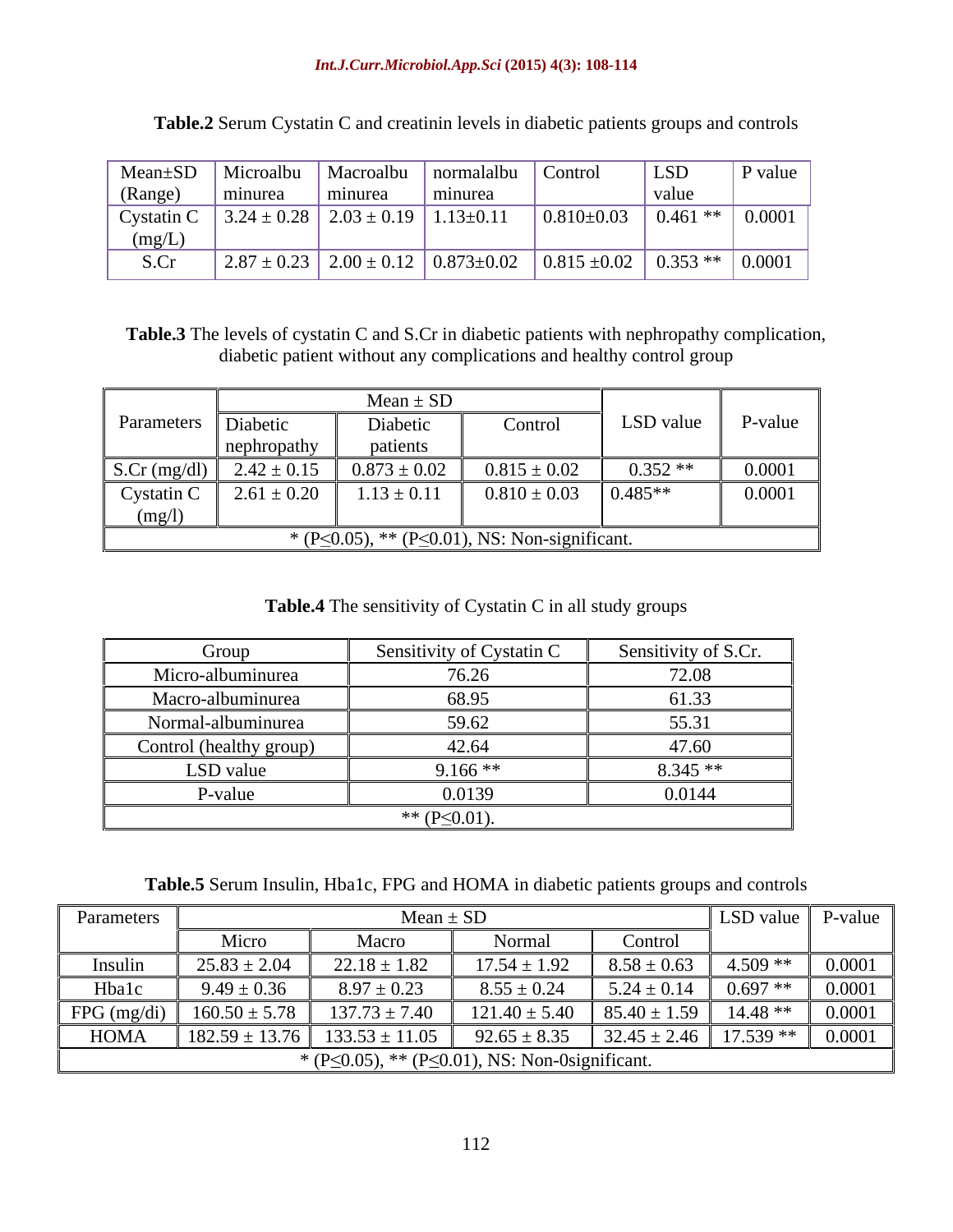### *Int.J.Curr.Microbiol.App.Sci* **(2015) 4(3): 108-114**

| Parameters                                                   |             | $Mean \pm SL$         |              |              | LSD value  | P-value |
|--------------------------------------------------------------|-------------|-----------------------|--------------|--------------|------------|---------|
|                                                              | Micro       | Macro                 | Normal       | Control      |            |         |
| Cholesterol                                                  | 206.14:     | $218.67 \pm$          | $168.93 \pm$ | $179.10 \pm$ | $21.41$ ** | 0.0001  |
|                                                              | 9.07        | 12.75<br>12.1J        | 3.14         | 2.67         |            |         |
| TG                                                           | 188.50      | $181.67 \pm$          | $171.60 \pm$ | 159.90 $\pm$ | $20.96*$   | 0.0354  |
|                                                              | 11.89       | 10.11                 | 2.81         | 2.76         |            |         |
| HDL                                                          | $46.07 \pm$ | 53.07 $\pm$           | 53.80 $\pm$  | 56.05 $\pm$  | $5.33**$   | 0.0031  |
|                                                              | 1.86        | $\Delta$ . J $\Delta$ | 1.83         | 1.51         |            |         |
| * (P $\leq$ 0.05), ** (P $\leq$ 0.01), NS: Non-0significant. |             |                       |              |              |            |         |

**Table.6** Lipid profile in diabetic groups and control group

**Table.7** Serum uric acid and blood urea in diabetic groups and control group

| Parameters                                                   |              | $Mean \pm SD$ |               |            | LSD value  | $P$ -value |
|--------------------------------------------------------------|--------------|---------------|---------------|------------|------------|------------|
|                                                              | Micro        | Macro         | Normal        | Control    |            |            |
| Uric acid                                                    | $7.37 \pm$   | $7.20 \pm$    | $6.06 \pm$    | $5.52 \pm$ | $0.736**$  | 0.0001     |
| (mg/dl)                                                      | 0.34         | 0.32          | 0.18          | 0.19       |            |            |
| <b>B.</b> urea (mg/dl)                                       | 93.07 $\pm$  | $77.46 \pm$   | 45.80:        | 39.60      | $10.123**$ | 0.0001     |
|                                                              | - --<br>6.77 | 3/40          | $2.0^{\circ}$ | 0.87       |            |            |
| * (P $\leq$ 0.05), ** (P $\leq$ 0.01), NS: Non-0significant. |              |               |               |            |            |            |

- Abeer A. Al-Refai, Safaa I. Tayel, Ahmed Ragheb, Ashraf G. Dala, Ahmed Zahra. 2014. Urinary Neutrophil 258–263.<br>gelatinase associated lipocalin as a Jorge L. Gros
- Choe, J.Y., Park, S.H., Kim, S.K. 2010.
- Fu, W.J., Xiong, S.L., Fang, Y.G., *et al.*
- **References** Jeon, Y.K., Kim, M.R., Huh, J.E., *et al.* 2011. Cystatin C as an early biomarker of nephropathy in patients with type 2 diabetes. *J. Korean Med. Sci.,* 26:  $258 - 263$ .
	- Jorge L. Gross, Mirela J. de Azevedo, marker of tubular damage in type 2 Sandra P. Silveiro, Luís Henrique diabetic patients with and without Canani, Maria, Luiza Caramori. 2005. albuminuria. *J. Nephrol.,* 4(1): 191 201. prevention, and treatment. *Diabetes*  Jorge L. Gross, Mirela J. de Azevedo, Sandra P. Silveiro, Luís Henrique diabetic nephropathy: diagnosis, *Care.,* 28(1): 164–176.
	- Serum cystatin C is a potential Kim, S.S., Song, S.H., Kim, I.J., *et al.* 2012. endogenous marker for the estimation Clinical implication of urinary tubular of renal function in male gout patients markers in the early stage of with renal impairment. *J. Korean Med*. *nephropathy with type 2 diabetic Sci.,* 25: 42 48. patients. *Diabetes Res. Clin. Pract.,* 97: 251 257.
	- 2012. Urinary tubular biomarkers in Long, A.V., Dagogo-Jack, S. 2011. The short-term type 2 diabetes mellitus patients: a cross-sectional study. hypertension: mechanisms and *Endocrine*, 41: 82–88. **approach** to target organ protection. J comorbidities of diabetes and hypertension: mechanisms and